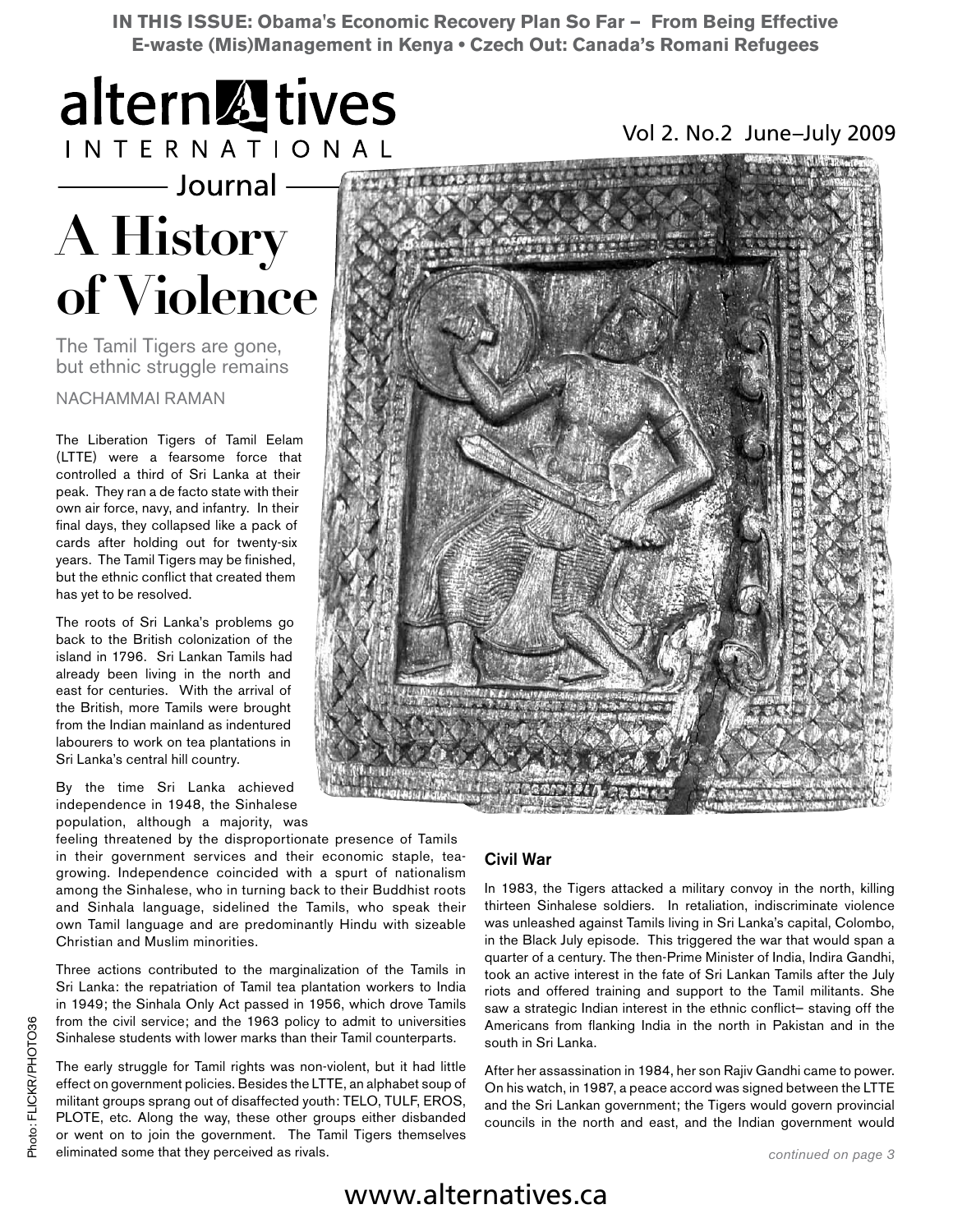# **Impressionist Journalism**

### MICHAEL RYAN WISEMAN

I impersonated a journalist at two events of citizen-driven activism and the following is my impression of the proceedings as the mucous of apathy and cirrostrati of lassitude that quotidianly cataract my mind's eye were obliterated by the hot breath of tumult that rides alongside the voice of the people. You get the idea: people caring about their communities sadly all-too novel a concept. Two approaches, two different means with, for now at least, the same ends.

The first event is a good old fashion rallymarch-squat. An autonomous, communityrun social centre is the prize. Let's go live to the scene. It's misty. It ain't warm. It ain't cold either. The drum is the first sign. The police car is the second. They gather in hundreds, milling, perhaps trying to come to terms with the inherent contradiction of an oft-stereotyped philosophy. What direction do we march? Who decides?

A piece of advice as you lament the fact that your movement is being pigeon-holed and summarily dismissed as 'just a bunch of anarchists' while you speak eloquently and persuasively— of being so much more, of being a non-profit, communal, and alternative form of neighbourhood development that can replace the expensive, homogenous, and myopic form that currently prevails: remove the A that has broken-through its encompassing

Montreal, Quebec, H2X 2J1 E-mail: michael@alternatives.ca

www.alternatives.ca

circle from your flyers that outline your set of principles.

Flags. Bands. Medics. Medics? Prepared! Begin. Re-appropriate for the best, the greater good, the more the merrier. Strike up the band. Stilted. Tilted. Hauling. A U-Haul. They rented a U-Haul? I guess the system isn't always so bad. It stops at an intersection. The band plays Bella Ciao. The police direct traffic.

A non-descript, vacant warehouse on Saint Patrick Street. Break the lock; no pick, use bolt cutters. A lot of things. None of them subtle. Is it working? Not yet. Always practice at home first. A dry run would've helped— it's getting sticky. At last a breakthrough. Unload.

Saint Patrick, thou shalt not convert them. The snakes strike back. That was quick. But history doesn't judge you on getting it, it judges you on if you hold it— offence is the easy part. Dance for the victory. Careful, you're treading on eggshells so don't count your chickens just yet. The next day, the police forcibly removed them from the premises.

This wasn't a case of promised virtues falling prey to the passion of the moment, this day had been two years in the making. It wasn't supposed to end like this. They say it has only just begun.

The second event is a good old fashion talk-talk-talk. Thousands gather for the 5th Annual Montreal Citizens' Summit a patchwork of community groups and concerned citizens cobble together declarations and policies over scores of presentations, seminars, and workshops. A stark contrast. Let's talk.

A couple dozen of us in a sterile, no frills classroom— the discussion isn't likewise uninspiring. At least it's underground. Quite literally— there are no windows. Three Montreal-based activists discuss community-organizing techniques.

We are told that there are two principles: 'resistance to' and 'building of'. It is never enough to be against something. You have to know what you are for. Metaphysical speculation and ontological philosophy aside, there are three keys to success.

The first is citizen action on the ground. From low to high visibility, from door-todoor awareness to street blockades. Get noticed. Get numbers. The second is timing— harness momentum, but be thoroughly prepared, meticulous. And the third— make contacts with the powerbase of the community and the establishment. Sometimes you need to make a ruckus and sometimes you need to submit a policy paper. They conclude that both are necessary, not least when, "We don't have the police hitting us on the head— we have a bureaucracy drowning us."

So, it's pick your poison. Just be glad, I guess, that we have the choice and that so many are willing— unlike your idle correspondent— to choose.

| Alternatives International Journal<br>is a monthly magazine published by<br>Alternatives. Alternatives is a member<br>of Alternatives International. | Editorial Board:  | Marie-Adele Cassola<br>Myron Frankman<br>Vanessa Gordon<br><b>Emmanuel Martinez</b><br>Feroz Mehdi |
|------------------------------------------------------------------------------------------------------------------------------------------------------|-------------------|----------------------------------------------------------------------------------------------------|
| The articles represent the opinions of<br>the authors and not necessarily those<br>of Alternatives International.                                    |                   | Sarah Mostafa-Kamel<br>Kari Polanyi-Levitt<br><b>Waleed Ziad</b>                                   |
|                                                                                                                                                      | Editor:           | Michael Ryan Wiseman                                                                               |
| Contact Us!<br><b>Alternatives International</b><br>3720 Parc Avenue, #302                                                                           | Associate Editor: | Ceyda Turan<br>Alternatives International Journal welcomes any and all comments, questions,        |

suggestions, and—especially—criticisms.

We are always looking for new contributors and ideas. If you would like to submit an article for publication or get involved in any other way, do drop us a line.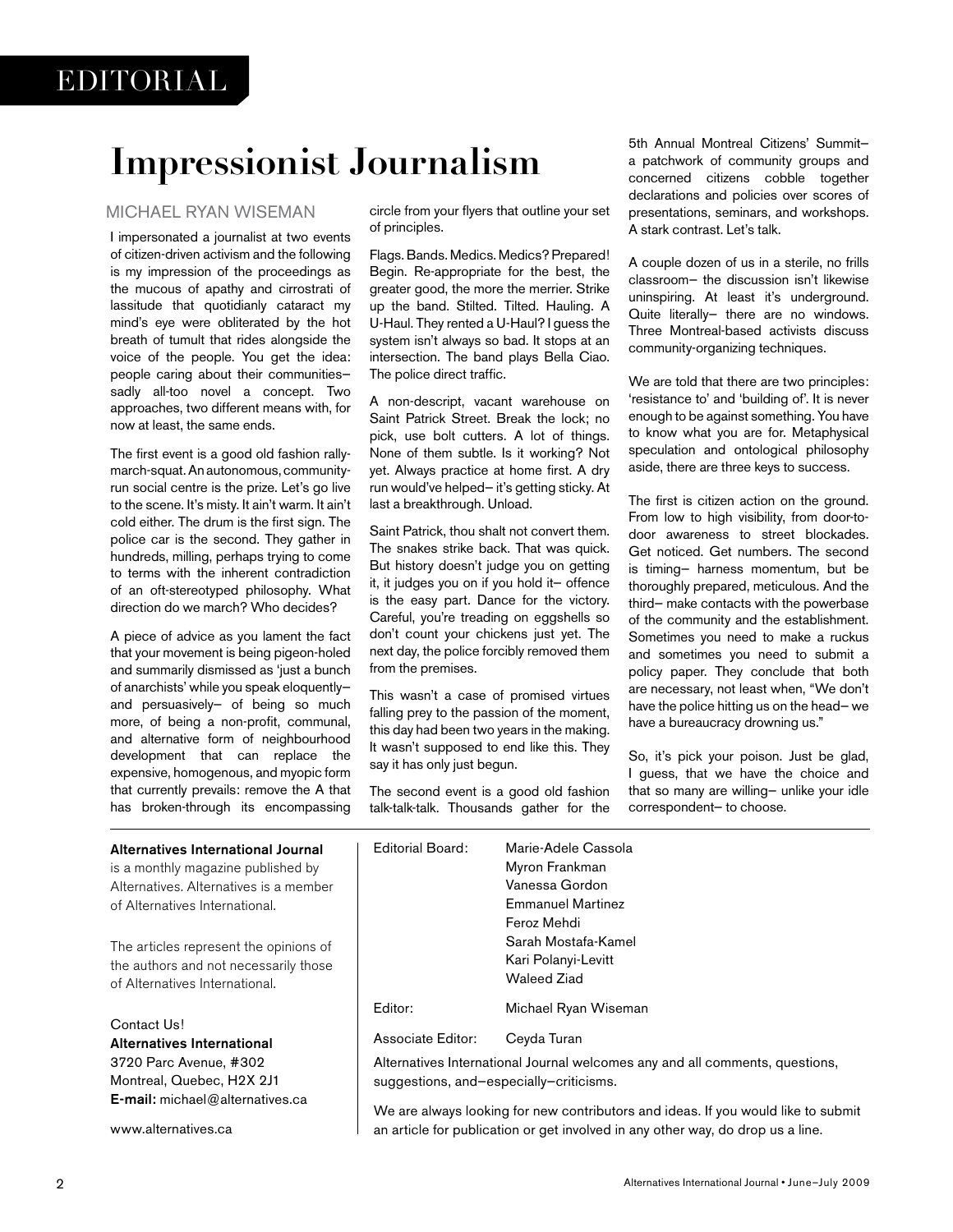### SRI LANKA

concerce

send a peacekeeping force to ensure the security of the Tamil people while the Tigers disarmed. Never completely trusting the Sri Lankan government, the Tamil Tigers were loath to give up their arms. This led to tensions with the Indian Peace Keeping Force that escalated into a full-blown war.

In 1989, the newly elected Sri Lankan president, Ranasinghe Premadasa, thinking that the presence of a foreign army challenged Sri Lanka's sovereignty, clandestinely armed the Tigers to fight the Indian Peace Keeping Force. Facing mounting losses, Rajiv Gandhi called back his troops. The Indian intervention had, however, helped the Tamil Tigers to gain control of territory in the north and east that they one day wanted to make their independent homeland, Tamil Eelam.

#### The Assassination

If there was one act that would haunt the Tamil Tigers to the end, it was Rajiv Gandhi's assassination in 1991; it got them banned in India, hitherto their backroom for arms supplies, training, and organization. India, whose army got Bangladesh its independence from Pakistan, has since refused to intervene directly in the conflict.

The Tamil Tigers in recent years have expressed regret for the Rajiv Gandhi assassination. Anton Balasingham, the LTTE's late spokesman, told an Indian television channel in 2006: "As far as that event is concerned, I would say it is a great tragedy, a monumental historical tragedy, which we deeply regret."

Before alienating India, the Tamil Tigers had embarked on another badly conceived action that would eventually weaken them. In 1990 they expelled

all the Muslims living in the north of the island over accusations of spying for the Sri Lankan government. The Muslims of Sri Lanka make up about 8-10 percent of the population. They speak Tamil. They traditionally lived in Tamil areas and fought alongside the Tamils for a homeland. In 2002, the Tamil Tigers apologized and invited them back, but the damage was done. The Muslims never trusted them again and have since formed their own political groups, pressing for their own set of rights.

### Permanent Ceasefire

A permanent ceasefire, brokered by Norway in 2002, was signed between

the Sri Lankan government and the LTTE. The ceasefire was meant to be a first step in exploring a federal solution to the problem. However divisions within the ranks split the Tamil Tigers into two factions during the ceasefire. The Eastern leader, Karuna Amman, broke away with his followers to the government side, which resulted in the Tigers accusing the government of using the breakaway faction to wage a shadow war.

The Tamil Tigers also complained of a clause in the ceasefire agreement that gave the government, as a state party,

*Tamil Eelam going the way of El Dorado?*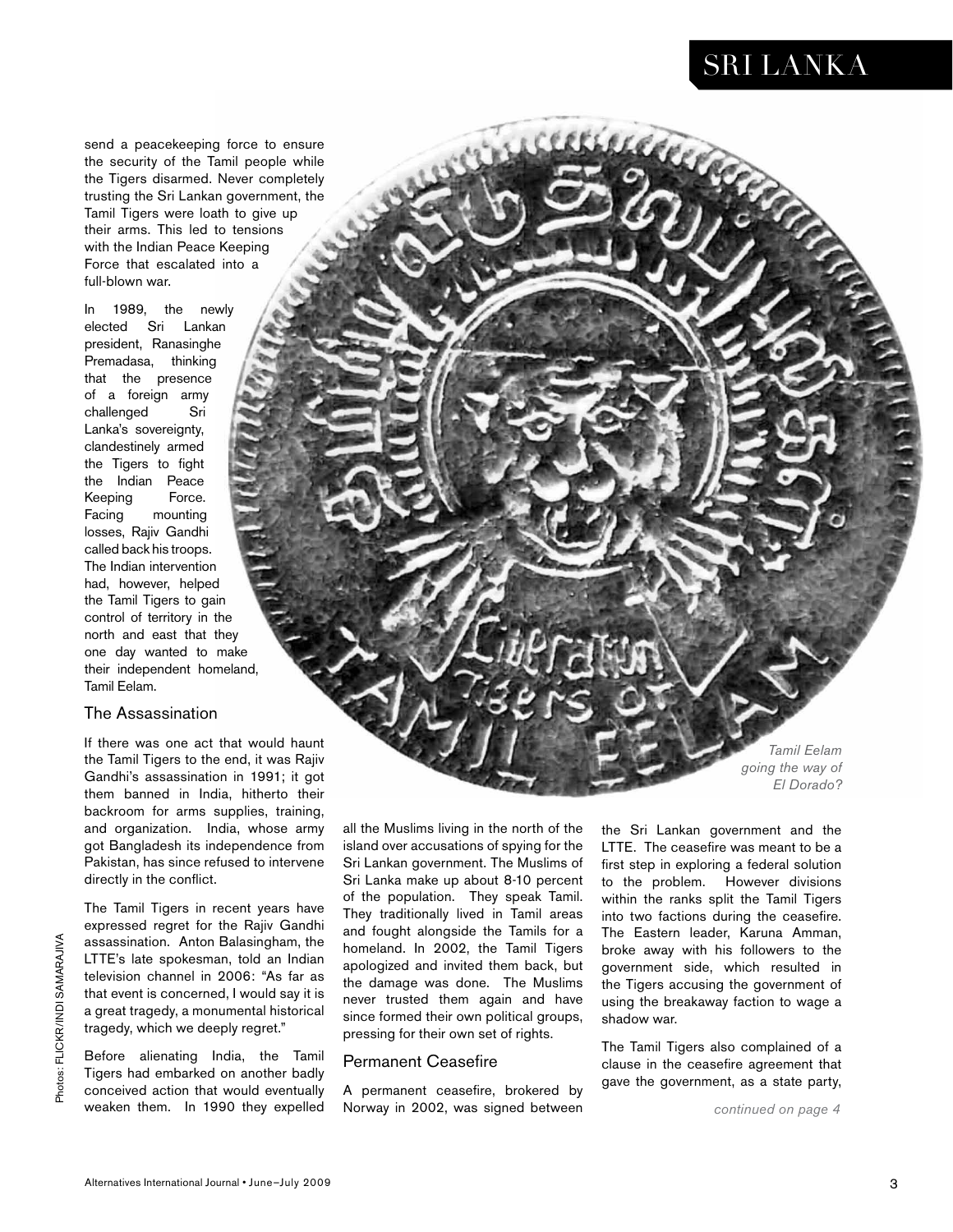### SRI LANKA



*In war, truth—and civilians—are the first casualties. Some factions of the LTTE maintain that rumours of their leader's death are greatly exaggerated, while the UN's conservative estimate for civilian deaths since January is 8,000.*

the right to protect national security. As a non-state party, when the Tigers killed it was terrorism, but when the government killed, it was national security. In addition, September 11 2001 helped the Sri Lankan government to get the Tamil Tigers listed as a terrorist group in the European Union and Canada— their largest diaspora support bases.

### A Hard Line

As a form of protest in the 2005 general elections, the Tamil Tigers forbade anyone living in their territory to vote. But for the boycott, almost all Tamils would have voted for Mahinda Rajapakse's more moderate opponent, Ranil Wickremasinghe. A more moderate president might have steered away from war.

Rajapakse took a hard line. While the Tigers used the Tamil diaspora to lobby— in vain— the Western nations that had banned them, Rajapakse cobbled together a formidable all-Eastern bloc: China and Russia provided weapons and diplomatic support on the Security Council; Iran, money; Pakistan, training. India has also been accused of providing covert support in what has been called a war without witnesses— journalists, and even international agencies, were not allowed into the war zone.

Though the military battle has been won, a war of words rages on. The Sri Lankan government boasts that it has wiped out terrorism, but the diaspora cry genocide. Surviving Sri Lankan civilians from the war zone

may offer some insight into what really happened, but they have remained silent thus far in tightly controlled governmentrun displacement camps.

Rajapakse's address to Sri Lankan parliament suggests that he wants to keep out foreign players in dealing with the Tamil issue, "We must find a home-grown solution to this conflict." But there are no indications from the government of any concrete plans in this regard. The leader of Sri Lanka's Tamil National Alliance party, MP Rajavarothiam Sampanthan, noted that Rajapakse's speech outlined "no vision [of] a political solution."

NACHAMMAI RAMAN is a freelance journalist.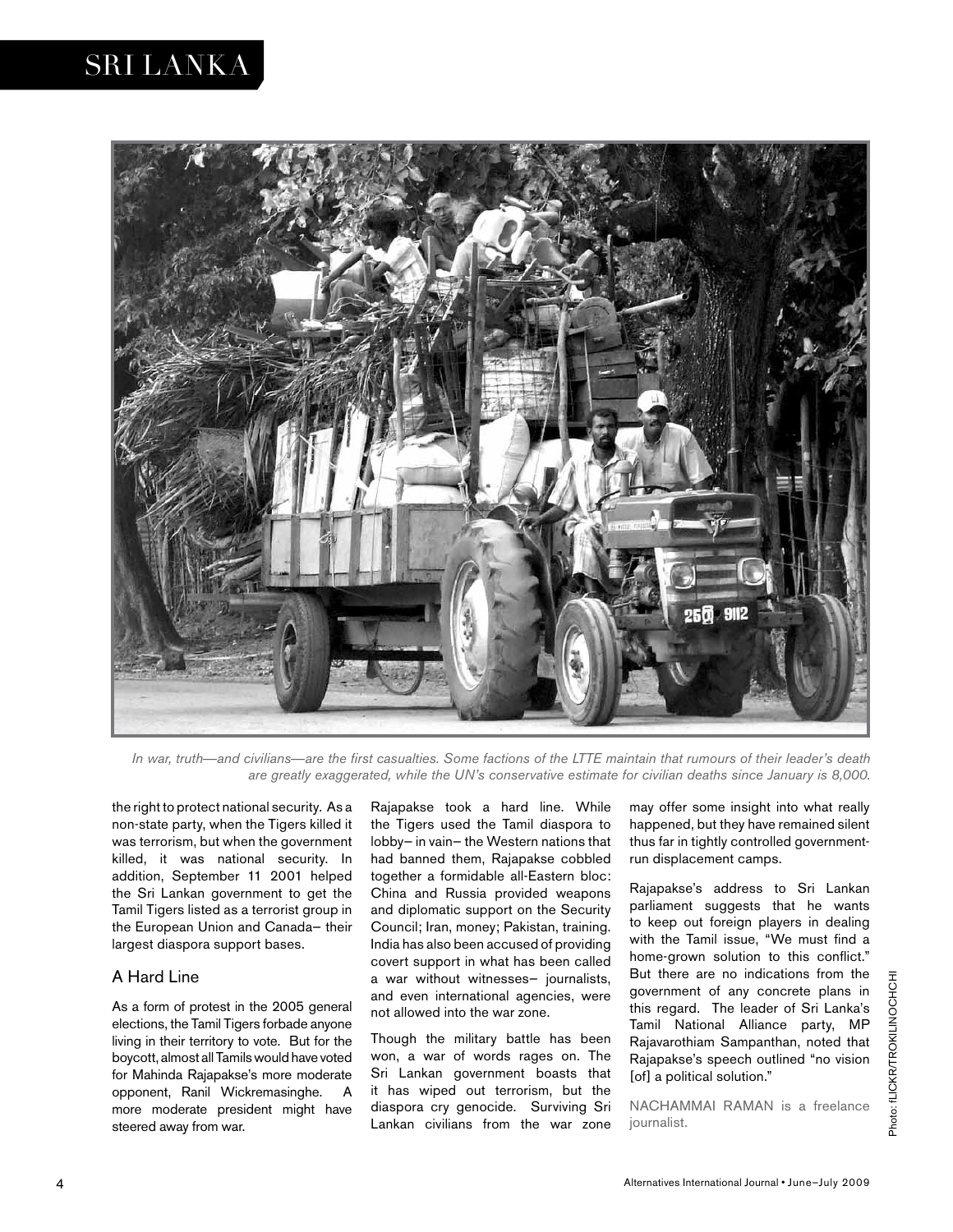### **CANADA**

## **Protests and the Global City**

Taking it to the… highways JUDY REBICK

Over the last months in Toronto and Montreal, we have experienced the global city as never before. The Tamil community, about 250,000 strong by some accounts, has been protesting almost continuously since early January to press the Canadian government to act to stop a slaughter of Tamil civilians in the last stages of the civil war in Sri Lanka.

During a life of activism, I have never seen more sustained street actions than we have witnessed in Toronto over the last months. More than half the Tamil community has been out in streets, first as a human chain that snaked along the sidewalks from downtown Union Station to uptown Bloor Street, then thousands in front of the Sri Lankan consulate, then another human chain even longer and bigger. Through all of this action, the only mainstream news coverage was about traffic problems.

So the Tamil community took it the next step and sat down in the street in front of the U.S. consulate for four days. What was amazing about the sit-in, besides the fact that the police allowed them to stay for four days as long as they permitted access for emergency vehicles, was the composition of the sit-in. While second generation youth led the protest, it was older women and children who seemed to form the core. I have never seen so many children involved in a protest, most of them understanding exactly why they were there. The protests have become so continuous that one leader of a local Tamil organization told me that they had become a major focus of social interaction especially for the youth.

The sit-in on University Avenue started to provoke a reaction but mostly it was disgruntled Torontonians complaining about being delayed on their way to work. I was shocked by the open racism



*One-way traffic.*

I heard when I appeared on a local TV call-in show to defend the protests. But still there was no response from politicians or the government.

Then on Sunday May 10 in a bold action, about two thousands Tamils climbed the on-ramp on to the Gardiner Expressway—one of the busiest highways in Toronto—and sat down blockading traffic for several hours. Reports of a massive slaughter of Tamil civilians had been coming out over the weekend. Frustrated at the silence of the federal government despite the largest demonstrations we have ever seen in this country, and desperate to save the lives of family and friends back home, a group of Tamil activists decided to lead a creative act of civil disobedience.

While drivers returning to the city from a weekend away were no doubt frustrated, finally the Tamil struggle was the lead story of every media outlet in the country. Liberal leader Michael Ignatieff agreed to raise the issue in Parliament and the Tamil peaceably, as they had been throughout all the protests, left the Gardiner Expressway and continued their protest in front of the US consulate this time on the sidewalk.

There was a ferocious backlash to the occupation of the Gardiner but it got action and mainstream interest in the issues. The Tamil community has been brilliant in its ability to mobilize but less effective in finding allies for their cause. It has taken a while for non-Tamil support to build because of the confusion about the role of the Tamil Tigers. The discourse of the War On Terror has allowed governments like ours to ignore massive slaughter of civilians by oppressive states in the name of fighting terrorism. Moreover the Tamil Tigers have committed atrocities. But whatever our concerns about the Tigers it is critical to separate the human rights issues from the political ones.

The reality of living in a global city has now been driven home to many Canadians. The importance of solidarity with communities living in our city is not only to defend human rights but also to ensure that diverse communities will be there with us in the battles to come in Canada. The Tamil community found out that their true allies are among the social movements and unions in the city— and those movements discovered a new world of activism right on their doorstep.

JUDY REBICK is a social justice activist, writer, broadcaster and speaker. She currently holds the Sam Gindin Chair in Social Justice and Democracy at Ryerson University.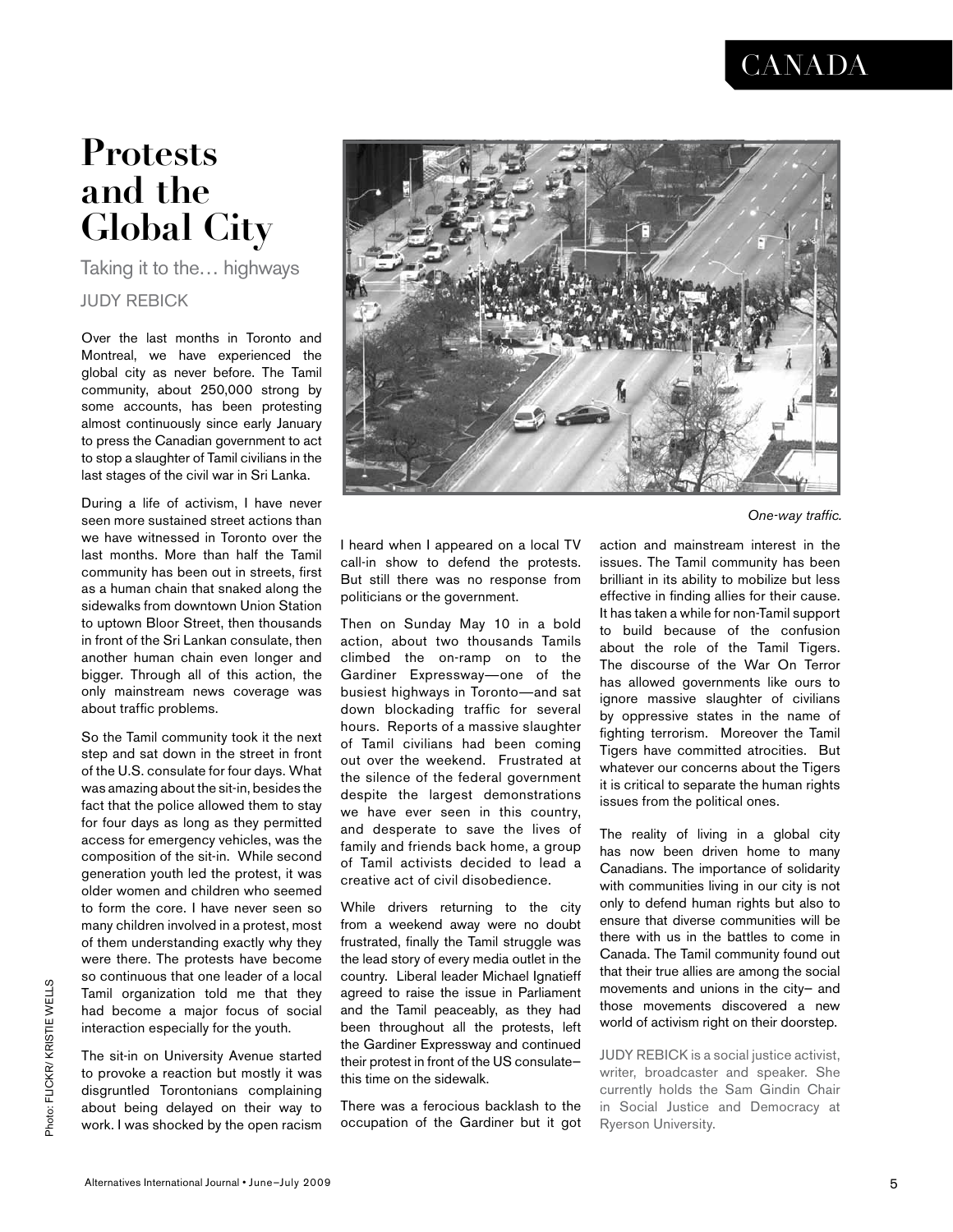# **The Economic Crisis and Obama's Response**

Part 1 of 2

JAMES K. GALBRAITH

It is a relief to have a new Administration, to be at the start of a new government rather than at the end of one, and to have a President with the talent of President Obama and with the public confidence that he presently enjoys. That said, there is a real question as to whether this opportunity will be used in a way that makes for an effective course of action in the time during which the window of opportunity will be open.

There are serious questions about both the capability and the motives of the economic team that is presently in charge. But, for the purposes of argument, let us give them the benefit of the doubt while I describe what I believe to be their understanding of the situation and offer my critique of it. Then, in next month's issue, I shall propose some alternative prescriptions.

Their formula has been a combination of early action to stimulate the economy—a stimulus package, the Recovery Act, that was the first legislative achievement of the Administration—and a bank bailout whose stated objective is to get credit flowing again. In the Administration's view, or in the view of the economic team, these two measures are intended to work together to provide, on the one hand, some impetus toward activity to thwart the massive loss of jobs that the economy is experiencing and the consequences thereof, and on the other, to resurrect the banking system by cleansing its books of the so-called toxic assets. The latter measure is based on the theory that it is a kind of congestion or clogging of said books that is the principal reason why bank lending and borrowing has dried up so thoroughly.

With these two steps the Administration envisages—and its economic forecasts reflect—an expectation of a fairly rapid return to normal, where normal is defined as the conditions, say, of the middle 1990s or the middle 2000s; i.e. an economy operating at a fairly high level of employment driven forward by an active financial sector extending credit and making possible profitable private enterprise.

If you assess the stimulus package as it was developed and enacted, the most obvious features of the situation all lead to the conclusion that it was smaller than it should have been and not as ambitious in its timeframe as it should have been.

In the first place, there were political constraints. In spite of the fact that the Administration came in with massive public support, that support did not extend to Congress; neither to complete control of the Senate, nor to the self-styled centrists within the Democratic Party (in both the House and the Senate) who remain deeply preoccupied with fiscal questions that is to say with the size of deficits and public debt. In Congress, a trillion dollars is a very large number.

Second, there was the technical question of the economic forecasting within which the stimulus package was constructed. The economic forecasts, for example, of the Congressional Budget Office or the Office of Management and Budget are built around the presumption that the economy has certain normal values to which it will return in a reasonable period of time.

In the case of the CBO there is an expectation that an unemployment rate of 4.8 percent—the so-called natural rate—is the normal value and that the economy will get back there over a four- or five-year period, even if nothing is done. That being so, estimates of the effect of a stimulus package are in the context of a recovery that will begin in the early part of next year whatever policy steps are taken.

That context—professional expectation reduced the urgency associated with the stimulus package and made it very hard to argue for a package that should have been dramatically larger than the one that was enacted; the reality of the situation leaves us no reason to believe that the underlying forecast was correct.

There is also an expectation that the economy will recover—a certain short-term-ism—which caused the Administration to place an enormous emphasis on measures that could be put in place quickly. The buzz-phrase was "shovel-ready": projects that municipal and state governments were already planning to undertake but were being held up for lack of funding. The result was— and is— that measures that would rebuild the economy over the long run did not get high priority in the design of the recovery package; the underlying belief was that after two years things could be wrapped up.

Let us now turn to the banking question. It took a long time to get to the Geithner Plan—the program advanced by the Treasury Secretary in February/ March, and now delayed, perhaps indefinitely—so we should ask what was it supposed to do? It is, obviously, a complicated structure involving the creation of public/private partnerships that would purchase banks' securities (i.e. the debt from the toxic assets of defaulted/defaulting mortgages) and remove them from the books of the banks, thereby permitting the banks to deleverage and recapitalize (i.e. reduce their debt-to-asset ratios and increase their liquidity.)

These purchases were to be funded, to the tune of eighty-five percent, by loans from the Federal Deposit Insurance Corporation—which is to say from the taxpayer—that would be non-recourse in nature. This means that if the assets turn out in the end to be non-paying, they would default to the FDIC and the losses would be absorbed in the first instance by the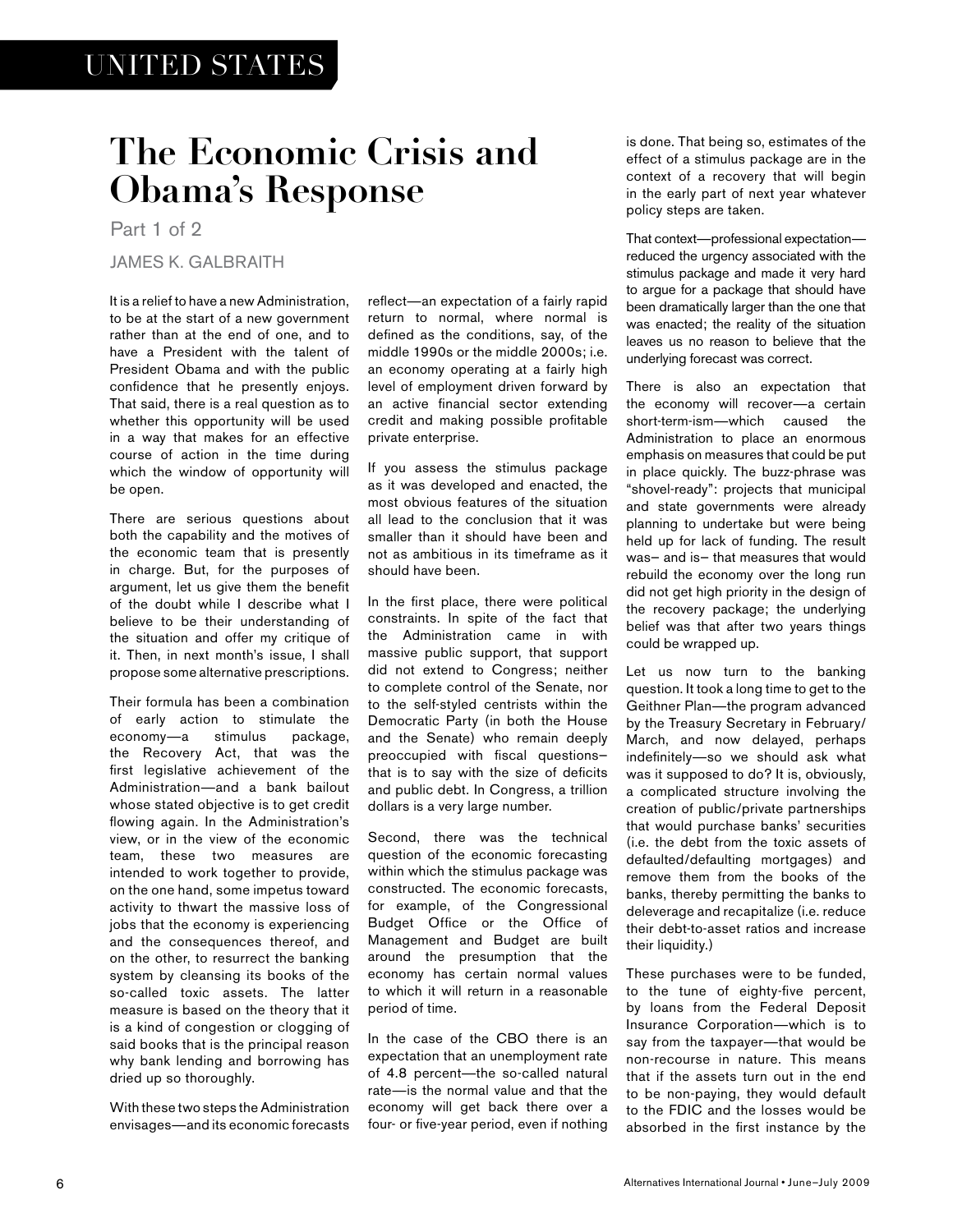### UNITED STATES

public/private partnership and then, secondarily, by the taxpayer.

The mortgages that underlie these assets the securities—appear intrinsically unmarketable. They represent a set of financial instruments that exist only because of the abandonment of state responsibility in the regulation of finance in the Bush Administration. They are intrinsically unsafe. They came to market only because of the pervasive climate of openness, and permissiveness with respect to financial fraud, including by the ratings agencies, whose credibility in these matters is now wrecked. Therefore it seems to be very likely that no matter what happens to the economy, these mortgages will not recover value. They are, in effect, permanently impaired. If there is a market for them in the first place, it is very possibly a market that the banks will have thoughtfully created for themselves by bidding up the price of these assets in order to get them off their books at a high price.

The presumption behind this program is, once again, that the world will return to normal and that, as the economy recovers, those bad mortgage assets will become good again. They will pay off over time, they will retain and regain value, the investors —including the Treasury which will have a seven and a half percent ownership equity share in the partnerships —will make money. There are people who thought that is a reasonable proposition. I am not one of them. The recently-announced delay in the implementation of the Geithner Plan suggests that market participants largely agreed with me. This leaves the assets on the books of the banks and the question of their capital adequacy substantially, and perhaps deliberately, unresolved.

JAMES K. GALBRAITH is Chair of the Board of Economists for Peace and Security, and author of The Predator State: How Conservatives Abandoned the Free Market and Why Liberals Should Too (Free Press, 2008). This text is based upon a Galbraith lecture at Clark University, Worcester, Massachusetts. The entire lecture (AIJ's two-part series is covering but a fraction) is forthcoming in the journal Human Geography, Volume 2, Number 2, 2009.



*Timothy Geithner, a face you can trust.*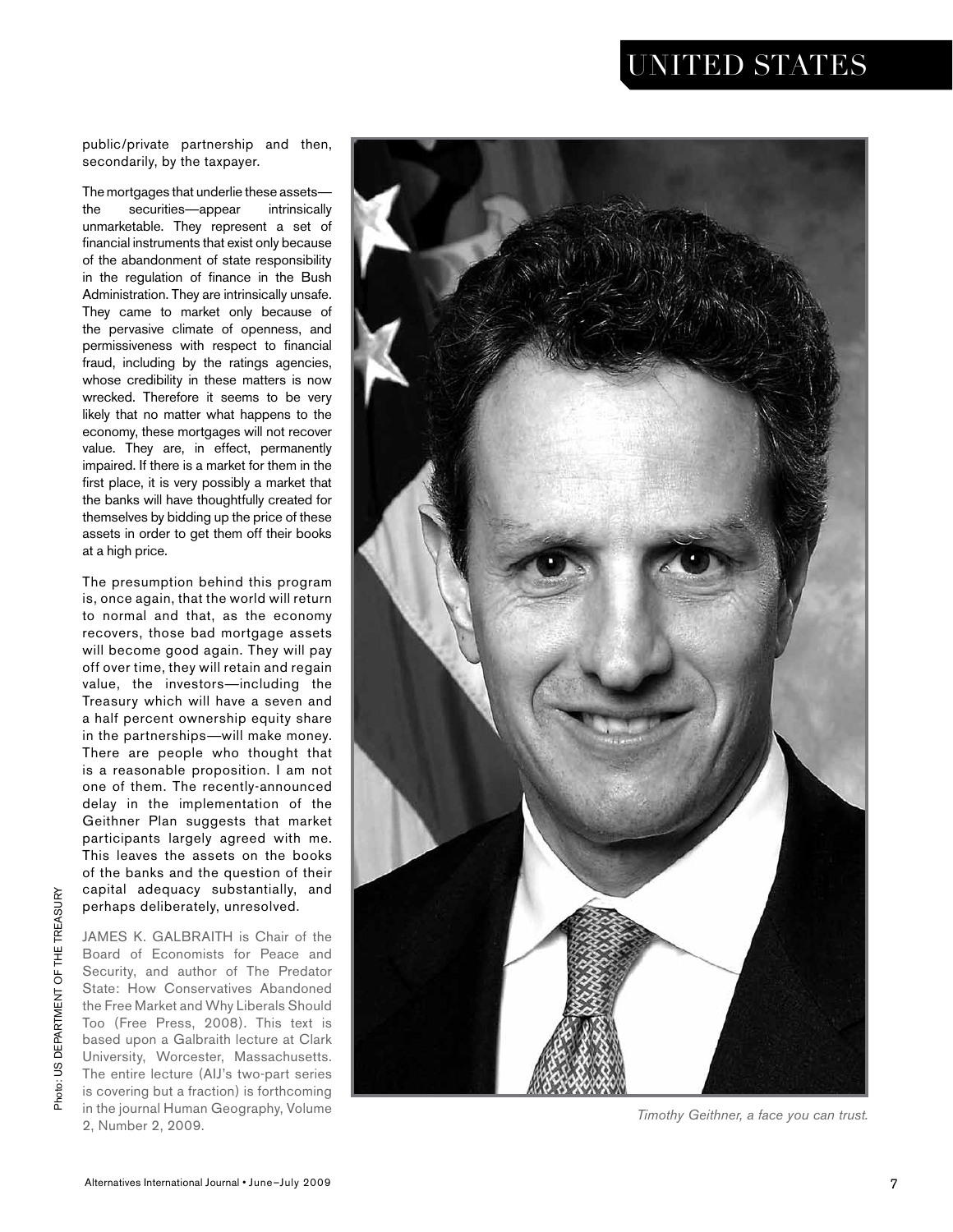### GOOD NEWS

# **Let My People Go**

### SOS ESCLAVES Wins the 2009 Anti Slavery Award

### Pınar Hoşafçı

SOS Esclaves (SOS Slaves), a Mauritanian NGO run by the son of slaves, received this year's Anti Slavery International Award.

"I, for my part, together with a number of my friends realized that slavery was unjust, and that we could not accept the traditional law of Mauritanian society", says Boubacar Messaoud, the co-founder of SOS Esclaves at the London ceremony where he was given the 2009 Anti Slavery International award, "Consequently, I consider myself a free and independent man and refuse to accept this law that traditional Mauritanian society has forced on me since birth." In 1995 Boubacar, the son of a slave father, came together with Abdel Nasser Ould Othman Yessa, a former slave owner, to set up SOS Esclaves.

Since its foundation, SOS Esclaves has been at the forefront of the movement to criminalize slavery in Mauritania, leading the campaign to shape public policy to prohibit and punish slavery. Anti-Slavery International said the award was given in recognition of SOS Esclaves' achievements in helping bring about the criminalization of slavery in Mauritania two years ago.

Alongside lobbying over the past decade, SOS Esclaves has been providing assistance to hundreds of people escaping slavery. SOS Esclaves' local branches throughout the country offer food and shelter to people fleeing slavery, and assist former slaves to find work and accommodation. They also provide legal assistance, and counseling to help them overcome the trauma of the experience of slavery.

SOS Esclaves also addresses the discrimination and social prejudice that underpins slavery. They campaign to have equal access to civil and political— as well as social and economic—rights for those affected and stigmatized by slavery.

Slavery was officially abolished in Mauritania in 1981, and criminalized 26 years after its abolition. During those years, successive military governments continued to deny and ignore slavery. The state-run media frequently broadcasted reports to tell Mauritanians not to associate themselves with SOS Esclaves, and the oppression of those who tried to fight slavery forced many activists to live in exile. Others, who stayed and worked semi-underground, have been harassed, threatened, intimidated, ridiculed, imprisoned, and have risked torture and death for speaking openly about slavery.

### **MODERN SLAVERY**

Millions of men, women and children around the world are forced to lead lives as slaves. Although this exploitation is often not called slavery, the conditions are the same. This includes bonded labour, early and forced marriage, forced labour, slavery by descent, and trafficking. source: www.antislavery.org

Boubacar Messaoud, the President of SOS Esclaves, has been imprisoned on three occasions. In 1981 he was arrested and held for three months for denouncing slavery. In 1998 he was arrested, along with four other members of SOS Esclaves, for giving an interview about slavery on a Frenchlanguage television program. They were all sentenced to 13 months in prison but were later released following concerted action by the international community.



*Boubacar Messaoud, President of SOS Esclaves*

Their lack of official recognition has also meant that members of SOS Esclaves have carried out their courageous work with extremely limited human and financial resources, relying on voluntary work by its members.

Finally, in April 2005 the Mauritanian Government allowed SOS Esclaves to register as an official Non-Governmental Organization and campaign openly for an end to slavery. Following the military coup in August 2005, SOS Esclaves started engaging with the newly formed transitional government and civil society groups to build a coalition to end slavery. Two years later, their efforts triumphed in the official recognition of SOS.

SOS Esclaves is now the leading antislavery organization in Mauritania, the last country in the world to officially abolish slavery. It has over 150 members across the country fighting against slavery, exposing the realities of the practice, challenging its widespread acceptance and pushing the cause forward in an environment where political instability continues to threaten the advancement and commitment towards the eradication of slavery.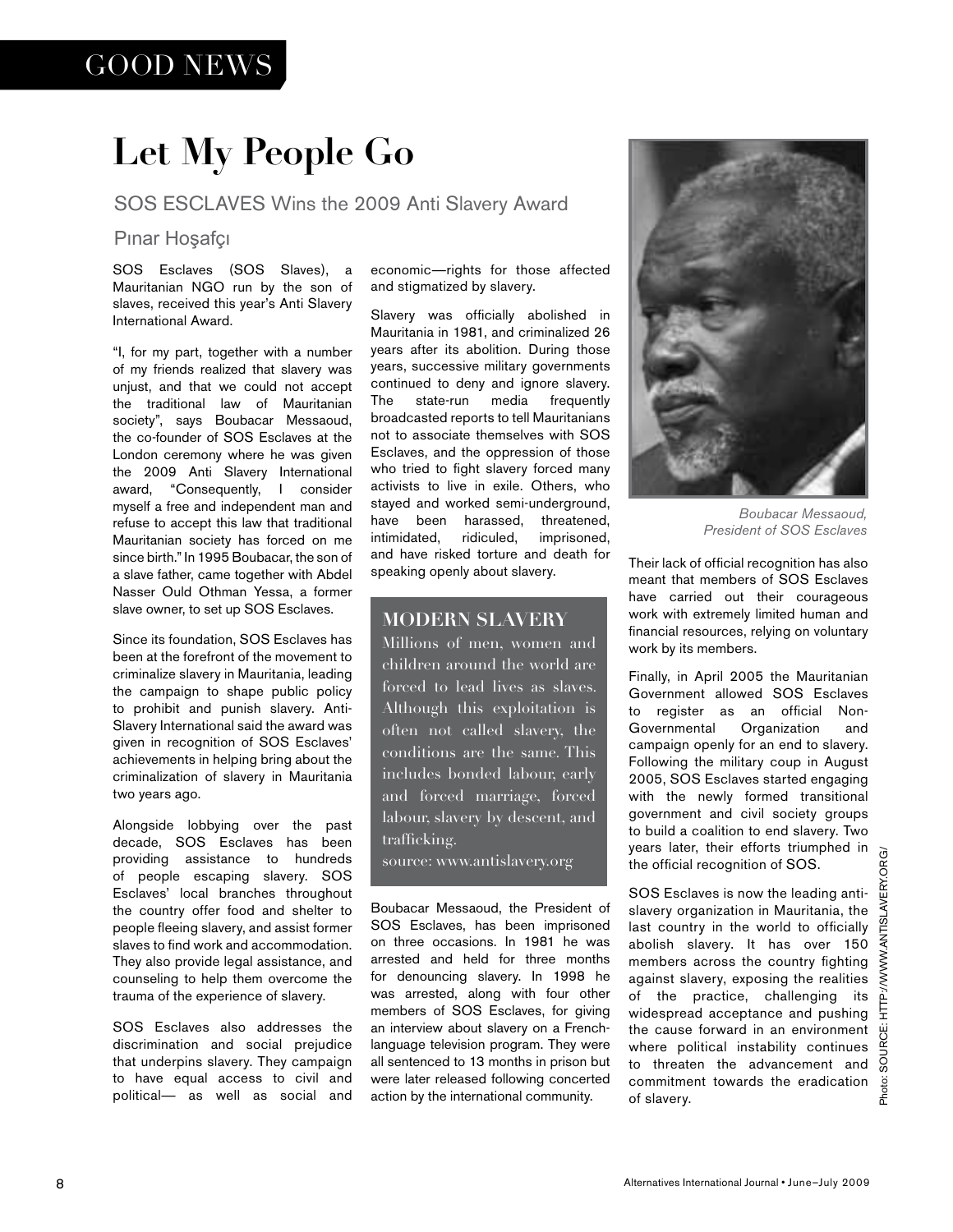### **SCIENCE**

# **The Rise of the (fallen) Machines**

Electronic waste management in Kenya MURIUKI MUREITHI



E-waste is an unknown phenomenon hardly making the headlines, but with the increasing volumes of e-waste generated and the poor means of disposal, it is a disaster waiting to happen. Kenya has had no choice but to increase its use of computers to be competitive. A national survey conducted by Kenya ICT Action Network (KICTAnet) in 2008 found that Kenya generates up to 3,000 tons of e-waste from PCs annually— and this figure is increasing.

The enormous challenge however is the lack of a national framework to manage e-waste, thus exposing the nation to environmental hazard. Without a national framework for the disposal of e-waste, it is dealt with in all manner of ways including burning it in open dumpsites, dismantling it to recover parts under unsafe

*Moore's Law, meet Murphy's.*

procedures, and disposing of it as general waste.

The effect of the hazardous material may take a long time to be noticed, however some of the effects were already manifesting themselves; according to a UNEP report, a 12-year-old girl living near the largest open air dumping site on the outskirts of Nairobi was found to have lead-levels that were twice the international norm. The UNEP report maintains that children acquire these levels of lead from the inhalation of fumes from open burning dumpsites, from hazardous dust on vegetables, or from dust on the ground. The study also noted that claims of poor health by workers in the recycling industry were prevalent due to the unsafe methods of dismantling computers.

Among those dismantling computers to obtain parts for resale, for example capacitors, transistors, batteries, network cables, etc, no measures were noted to reduce the health risks to workers. Indeed, workers complained about the smoke from open burning of e-waste, the radiation from monitors, the smell from laser printers that is thought to be hazardous, and the lack of protective gear for handling equipment. The study notes that the long-term impact from the improper handling of e-waste on underground water sources and the air need to be addressed.

The primary reason for concern is that the amount of equipment entering the market through formal and informal channels is increasing. Over a period of four years, the number of PCs in Kenya increased at rate of 60 percent per year; growth propelled by the necessity of launching Kenya into the information society. But the study also found that most of the electronic equipment in offices is old, with 50 percent being over 5 years and in need of being disposed of shortly. Currently, there are many government initiatives to increase the use of computers in schools, businesses, as well as homes. Indeed, the government has eliminated taxes on computers in a bid to make them more affordable.

The importation—and donations—of second-hand computers from developed countries (mostly Europe and the US) has also contributed to the boom; the survey found that they comprise 45 percent of all Kenyan computers. However some of the second-hand imported computers could not function upon arrival. The high level of demand for computers, both locally assembled and imported (and the high level of obsolescence amongst second-hand products) resulted in levels of e-waste that the country does not have the capacity to safely handle.

The study noted that Kenya does not have a comprehensive policy and regulatory framework for e-waste disposal— only the ministry in charge of ICTs (information and communication technologies) has a policy framework

*continued on page 11*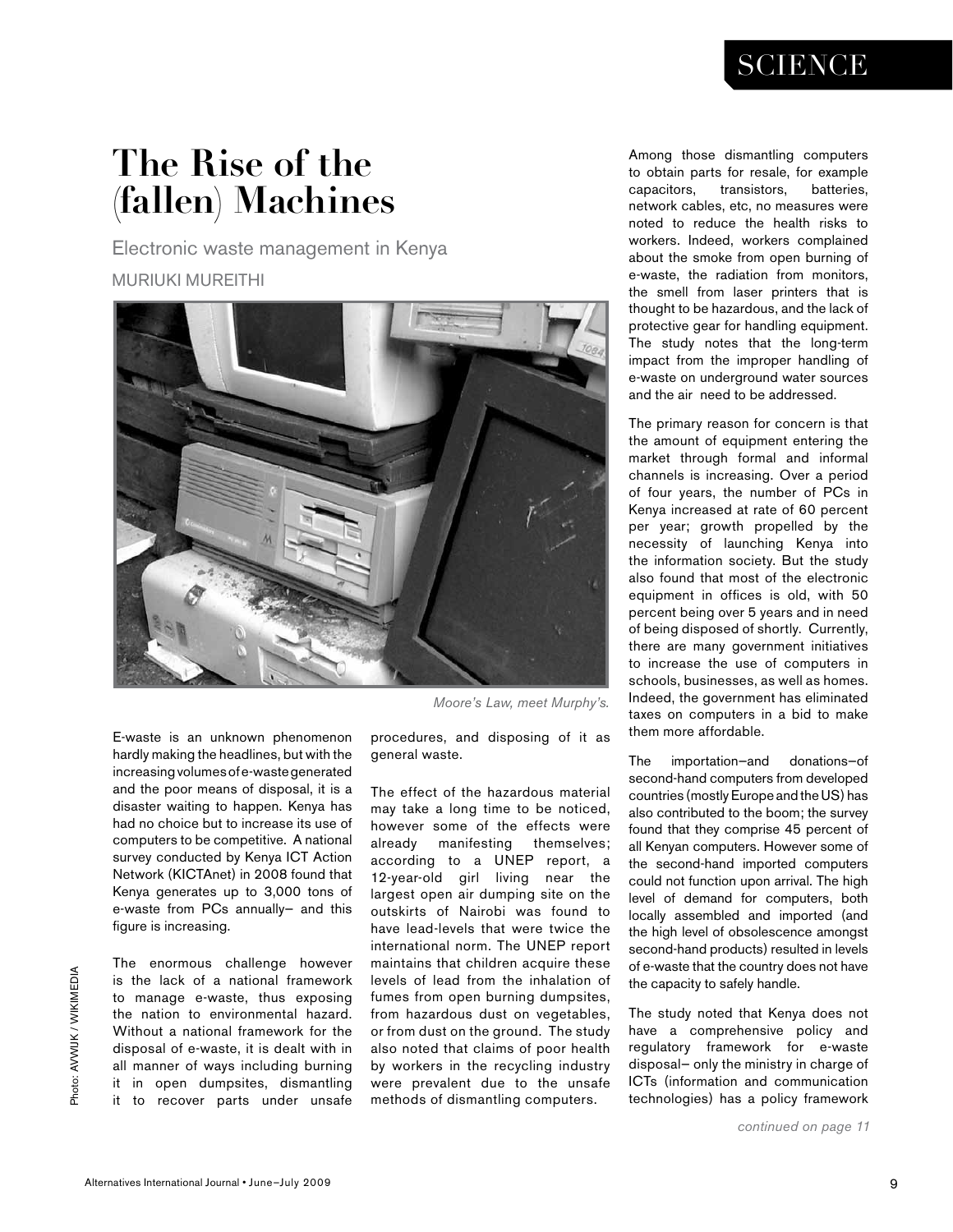### **CANADA**

# **On the Roma Again**

Romani Asylum in Canada

### MARIE-ADELE CASSOLA

During an official visit to the Czech Republic in May, Canadian Prime Minister Stephen Harper warned that the rising number of refugee claimants coming to Canada from that country presented a growing concern for his government. As Immigration Minister Jason Kenney had done a month previously, he hinted that if the Czech government did not investigate the commercial networks allegedly orchestrating and profiting from the flow of claimants, Canada would consider reinstating visa restrictions for Czech citizens visiting Canada. In turn, the outgoing Czech Prime Minister, Mirek Topolánek, blamed Canada's lax refugee determination system for attracting an influx of—what he characterized as economic migrants taking advantage of Canadian leniency.

There was nothing particularly remarkable about this diplomatic exchange, except for the effort both sides made to avoid discussing the people at the centre of the surge in migration between the two countries. Although Canada does not document the ethnicity of asylum seekers, it is commonly recognized that the majority of the 1,500 claimants who arrived from the Czech Republic since visa requirements were lifted in 2007 are Roma, members of one of the largest, poorest, and most marginalized minority groups in Europe.

It is not surprising that both Prime Ministers were reluctant to draw attention to the asylum seekers' ethnicity. For the Czech government, this would raise the question of why so many Roma feel compelled to leave the Czech Republic. For Prime Minister Harper, conceding that the Roma might have a genuine claim to asylum would make the threat of reconsidering visa restrictions

with the express purpose of keeping them out difficult to defend. Instead, both sides engaged in a diplomatic deflection in which they depicted the asylum claimants as non-genuine without discussing any uncomfortable evidence to the contrary.

For the Roma, this treatment is nothing new. Historically, marginalization and discrimination have been their lot across Europe and—more recently—in Canada. In 2005, UNICEF reported that 91 per cent of Roma in Hungary were living below the poverty line, along with 84 per cent of those in Bulgaria and 88 per cent in Romania. In April, the European Committee of Social Rights found that Bulgaria was violating the rights of the Roma to access to health care under the European Social Charter. In the Czech Republic, systemic discrimination against Romani children in education manifests itself in the streaming of developmentally healthy Romani children into schools for children with disabilities. Marginalization within the education system leads to virtual exclusion from the formal job market, and the resulting poverty and dependence on menial labour and begging reinforces the societal stereotypes of the Roma that politicians and the media have proven adept at sensationalizing. Perpetuating the cycle of exclusion, poverty and marginalization make it less likely that Romani families will send their children to school.

Political scape-goating and brazen violence against the Roma have escalated in Europe. In Hungary, seven Roma were killed over the past twelve months in firebomb and gun attacks on their settlements, and in November 2008 Czech police in Litvinov restrained a 500-strong mob set to attack a Romani community. Anti-Roma discrimination and violence is not confined to Central and Eastern Europe, which offers some explanation as to why Roma who feel compelled to (and can afford to) leave the Czech Republic venture as far as Canada. The Roma in Western European states are frequently blamed by the media, politicians, and the public for rises in petty and violent crime. A Roma encampment in Naples was the target of firebombings and violent riots in May 2008; many of the targeted residents were later deported. That year, the Italian authorities began fingerprinting members of the Roma community—including children—in an ostensible anti-crime measure that European Parliament resolution described as "an act of discrimination based on race and ethnic origin."

If history is anything to go by, there is little cause for optimism for those Roma hoping to come to Canada either. In 1997, the Canadian government reinstated visa restrictions on the Czech Republic only a year after removing them— in response to the arrival of more than 1,500 Romani refugee claimants. Canadian politicians depicted the influx as a threat to public safety. This move was followed by governmental attempts to influence the decisions of the Immigration and Refugee Board (IRB) in relation to Roma from Hungary— the Federal Court of Appeals subsequently ruled this as illegal. These attempts to keep the Roma out of Canada occurred despite the fact that the IRB had approved nearly 100 per cent of Czech-Roma asylum claims in 1996 and over 90 per cent the following year.

The IRB defines a refugee as someone who has left their home country due to a well-founded fear of persecution based on race, religion, nationality, political opinion, or membership in a particular social group. The Board has consistently determined that Romani asylum seekers from the Czech Republic fit this description: of the 89 applications from asylum seekers originating from the Czech Republic that it processed in 2008, the Board accepted 84 (5 claims were rejected, 11 abandoned, and 95 withdrawn).

Canada's asylum system is not without its flaws. Asylum seekers who withdraw or abandon their applications and subsequently stay on in Canada warrant attention, and any operators who profit from genuine or trumped-up asylum claims are similarly a cause for concern. There is also an argument to be made that it is not the Canadian government's responsibility, nor is it in its interest, to speak out on behalf of national minorities everywhere. Still, there is a big leap from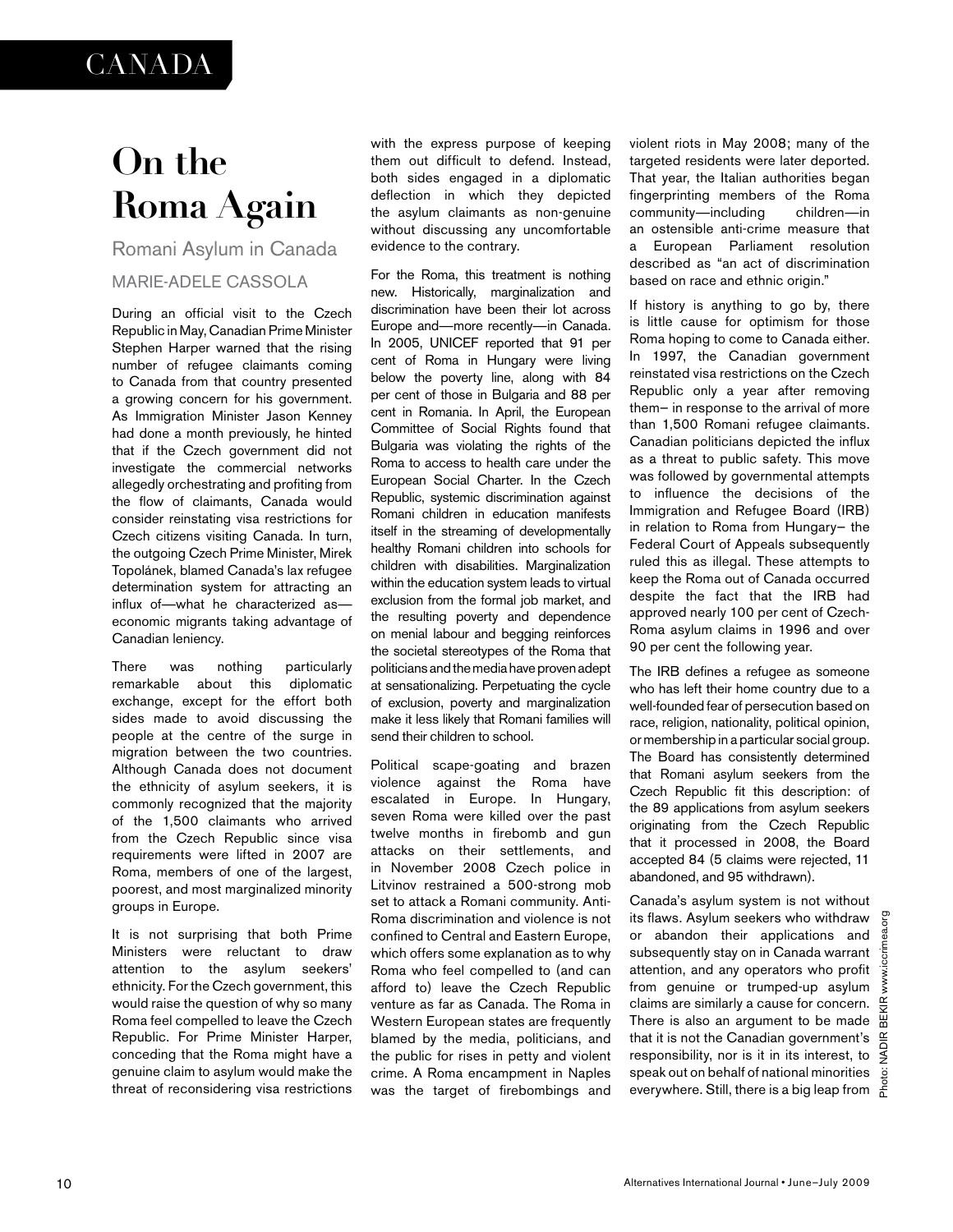### **CONTINUED**

*On the Roma Again continued from page 10*

acknowledging flaws or staying silent to closing the door on individuals based on an arbitrary assessment of their group's claims as inauthentic— especially when the national refugee determination body clearly disagrees.

The Canadian government is aiming to stem the flow of Romani asylum seekers by questioning their legitimacy at a time when the country's refugee determination system is lending credence to their claims. This is both contradictory and potentially counterproductive, as shutting down legal channels for refugees often leads to a rise in illegal migration among those determined to flee their country. Most worryingly, a closed-door policy will perpetuate a cycle of systemic violence against the Roma in which they are blamed for the discrimination they face with alarming and escalating frequency.

Marie-Adele Cassola is on the editorial board of Alternatives International Journal.

#### *e-Waste continued from page 9*

for the disposal of ICT equipment. The ICT regulator equally requires licensed operators to demonstrate a capacity to handle e-waste from telecoms equipment. Unfortunately, computers (and their importation) are not licensed and the relevant ministry does not have a mandate for oversight. Neither does the ministry responsible for the environment have a policy, but it is in the process of developing one— and not a moment too soon.

There is a ray of hope; Computers for Schools Kenya (CFSK), a civil society organization working with partners in Europe, is showing the way. CFSK imports second-hand computers from Europe and refurbishes them before donating them to schools. When the computers break down and can no longer be used, CFSK takes back the equipment, dismantles it, and sells some of the parts to local companies. The hazardous material that the CFSK and the country do not have the capacity to handle is then shipped back to their European partners for safe disposal. CFSK is now expanding operations to handle e-waste from local corporations. While this is a positive first step, what is needed is a supporting policy and regulatory framework for it to be effective on a large scale. A case in point is the introduction of an Advance Recycling Fee, which is common in developed countries to support the safe disposal of e-waste. It is possible in Kenya too— indeed a quarter of the study's respondents were ready to pay for discarded equipment to be collected and recycled properly. What was lacking was a framework for collecting the fee. As well as awareness of the importance of responsible e-waste management, this is what Kenyans need.

MURIUKI MUREITHI was one of two lead researchers of the KICTAnet study. He is also the CEO of Summit Strategies Ltd, an information and communication technology consulting firm based in Nairobi.



### **Alternatives International Journal needs your support!** Journal

You can subscribe to Alternative International Journal for \$25/year and receive it at your door.

Send this coupon with your cheque to:

Alternatives International 3720 Parc Avenue, # 302 Montreal, (Quebec) H2X 2J1

### Name:

Address:

City:

Postal Code:

Telephone:

E-mail: